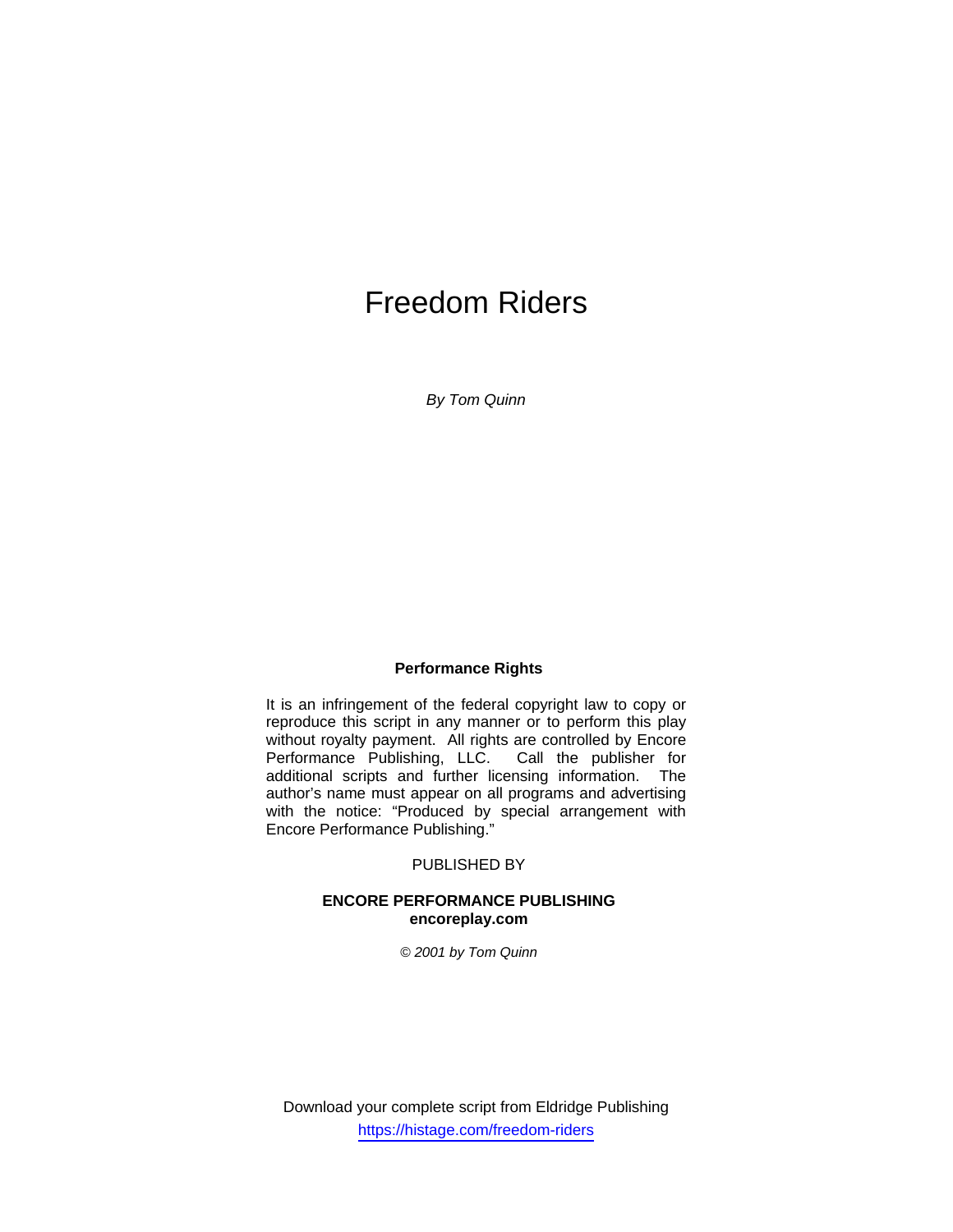*Freedom Riders -2-* 

## **DEDICATION**

## *For Susan*

#### **SYNOPSIS**

*Freedom Riders* is set in 1961 as two young women from Harvard try to decide if they should join the Freedom Rides of the 1960s. As you travel along you will meet Dr. Martin Luther King, Jr., Rosa Parks, Malcolm X, Bobby Kennedy, Theodore Roosevelt, W.E.B. Dubois and many others who fought both for and against our nation's struggle for Civil Rights. Experience sit-ins and lunch counters and the dark days of Jim Crow. Learn the history as four performers bring this struggle alive though the words of historical figures, song, and recreations. The struggle for Freedom is the struggle of all Americans to accept our differences and celebrate the triumph of freedom. The Freedom Riders helped show America the way and can inspire young people today to see the value of freedom and the courage it takes to make a difference. A Study guide for this drama is included at the end of the script. About 70 minutes.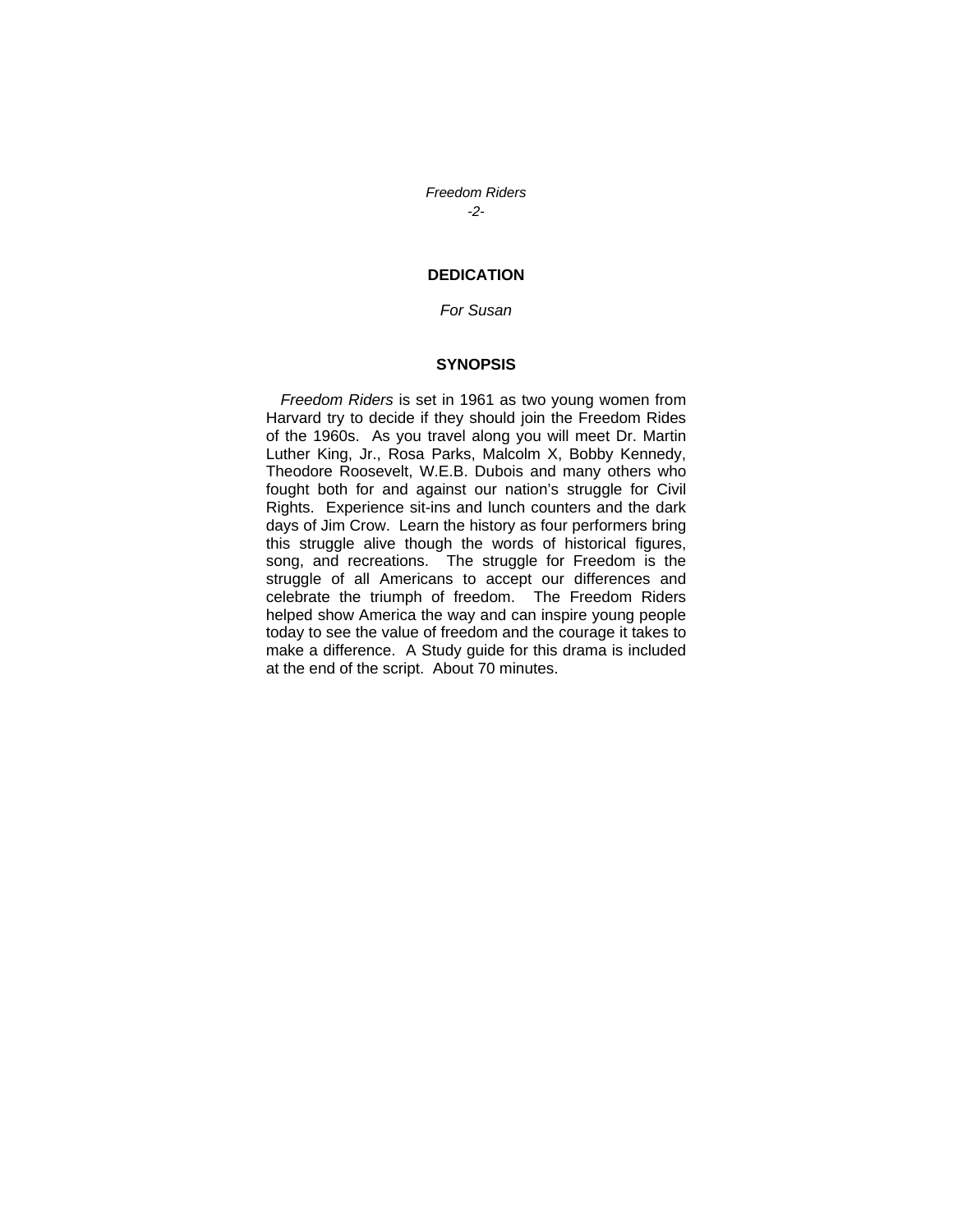#### *Freedom Riders*

*-3-* 

## **CAST**

#### *(2m, 2f,+ extras playing 18 roles.)*

- **ACTOR 1**: A White male. Walnut, Actor, Earl, Teddy Roosevelt, Bus Driver, George Wallace, Andrew Goodman, and Robert Kennedy.
- **ACTOR 2**: An African-American male. Actor, Steven, W.E.B. Dubois, Harry Briggs, Dr. Martin Luther King, Malcolm X, and Ossie Davis.
- **ACTOR 3**: An African-American female. Tiffany, Diane, Linda Brown, and Rosa Parks.
- **ACTOR 4**: A White female Jennifer, Suzy.

The four actors will fill in when appropriate in a number of other roles as the play will dictate. If preferred you may cast each character separately.

#### **CASTING NOTE**

The following play should be performed with four actors. They should be an African-American male and female and a white male and female to adequately portray the racial issues of this text. The roles should be divided in the following way.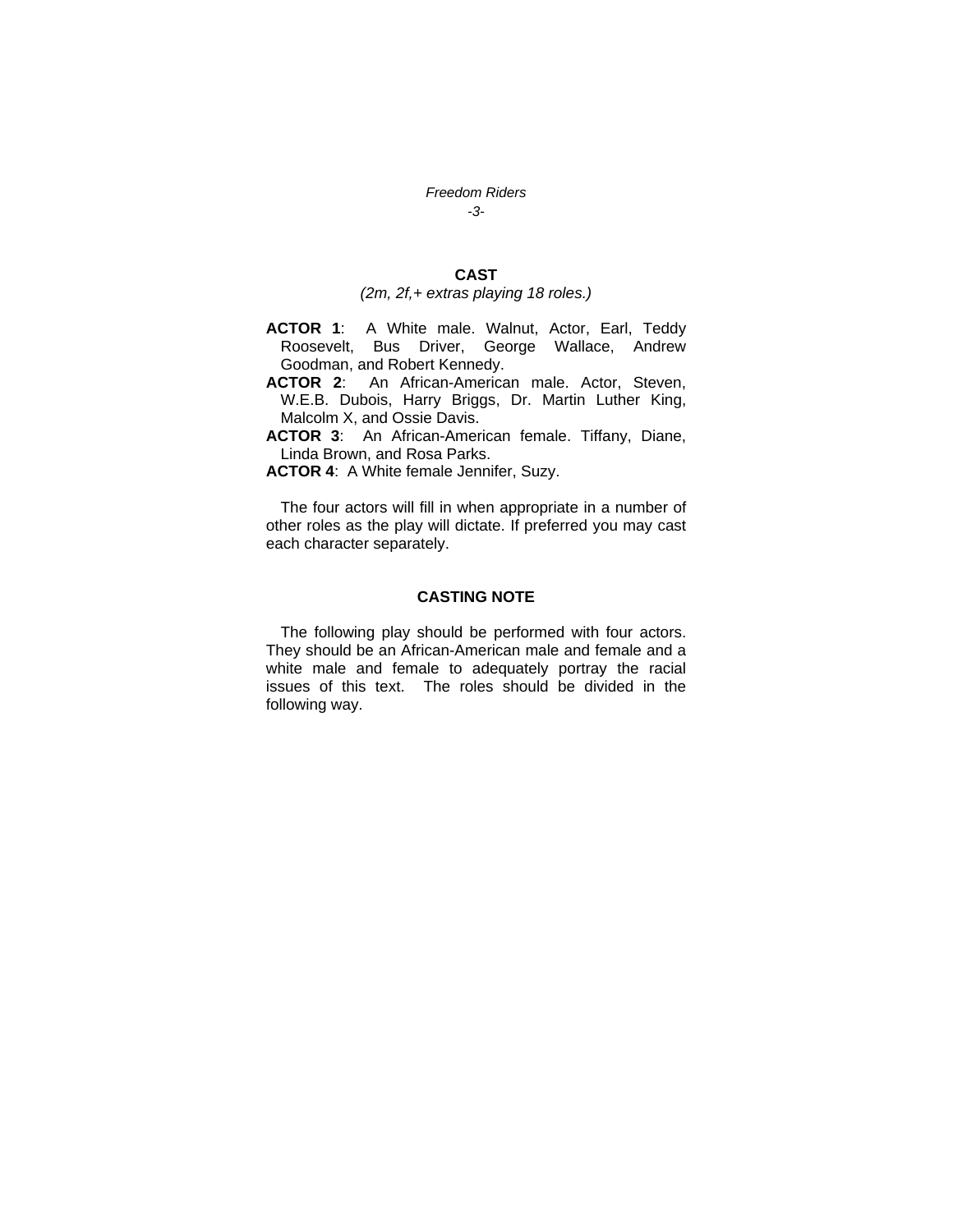## *Freedom Riders -4-*

## **SET DESIGN**

Placards can be used on the side of the stage to indicate the event or time period being discussed to orient students and audience members. The stage directions indicated are simply the choices of the first production.

## **ORIGINAL PRODUCTION**

*Freedom Riders* was first produced by the Walnut Street Theatre in Philadelphia, PA as part of their outreach program. It was directed by Bill Van Horn and had its premier in January of 2001.

Cast:

Actor 1: Drew Eberly Actor 2: Michael Moore Actor 3: Kimberly Anne Hall Actor 4: Jackie Turner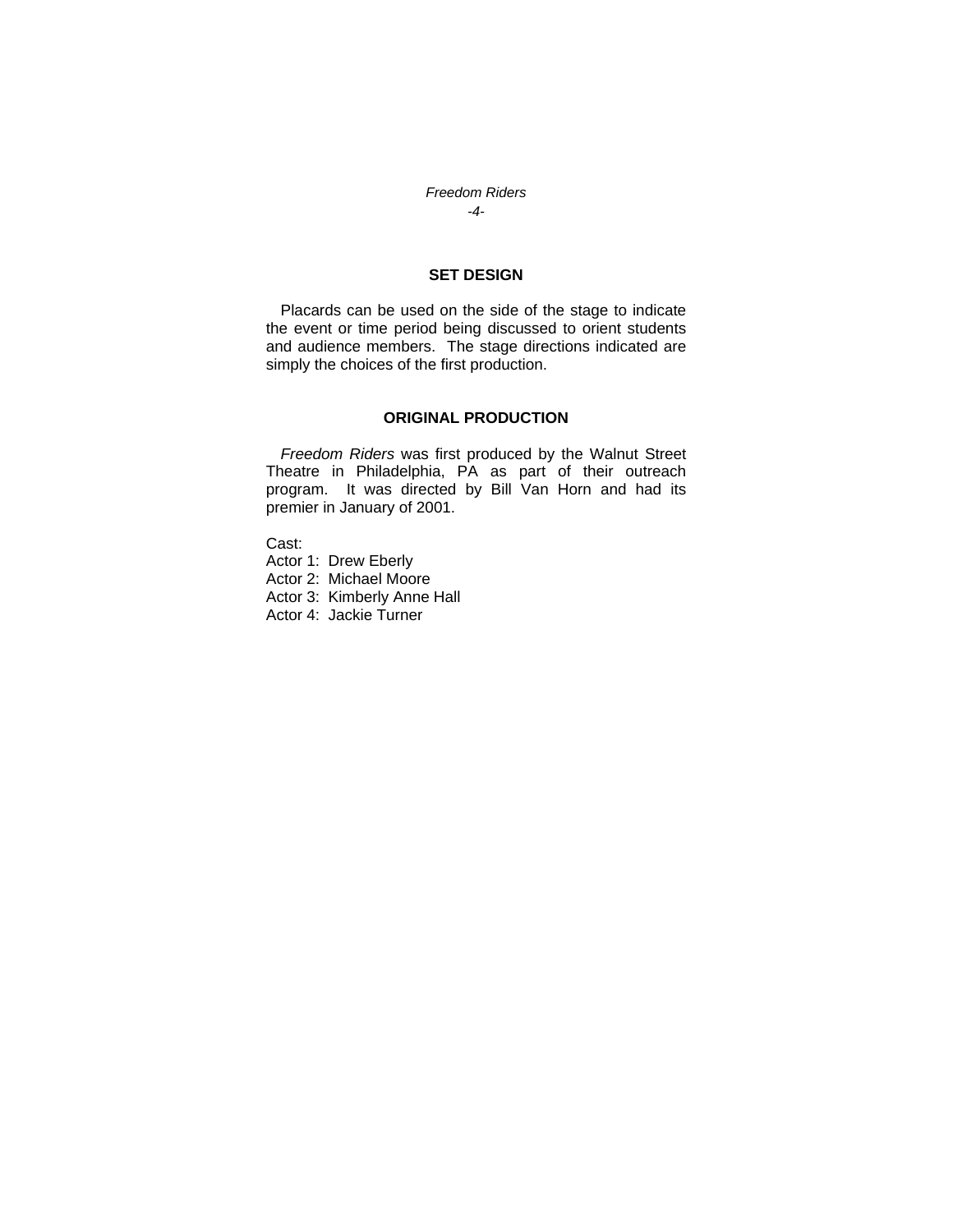#### *Freedom Riders -5-*

## **FREEDOM RIDERS**

*(Musical note: MUSIC is vital to any play about the Civil Rights era. Pre-show music can be used such as Tracy Chapman's Freedom Now or music from the era. Be sure to obtain rights to do so.)* 

WALNUT ACTORS: *(This curtain speech can be broken up in such a way as to introduce all four actors to the audience*.*)* Good morning/afternoon. We're proud to give you a taste of what "live" performance is like. How many of you have ever been to a live theater performance?

#### *Allow for audience response*.

 Good. Those of you who haven't keep in mind how different we are from the actor's you'll see in a movie or on TV. We are "live" which means we can see and hear you. We appreciate your attention, welcome your applause and certainly invite you to think and experience the emotion of the show, but keep in mind we need your best attention so that we can give you our best performance.

 You've probably heard the term civil rights before. If you haven't, civil rights means human rights. Today's performance will tell just a few of the stories from humanity's struggle to look beyond race and color. Today will concentrate on the African-American struggle for freedom. It is not a case of black and white or black vs. white. Civil rights means all of our rights. As long as one person is in bondage no one can ever truly be free. Our play takes place mostly in the 1950s and 60's, but you will encounter people and events from all over the 20th century in America. Today we take you back to a time where even the simplest forms of equality between black and white were a struggle. We take you back to a time of great courage and bravery. Great hope and possibility. We hope you enjoy our production of Freedom Riders.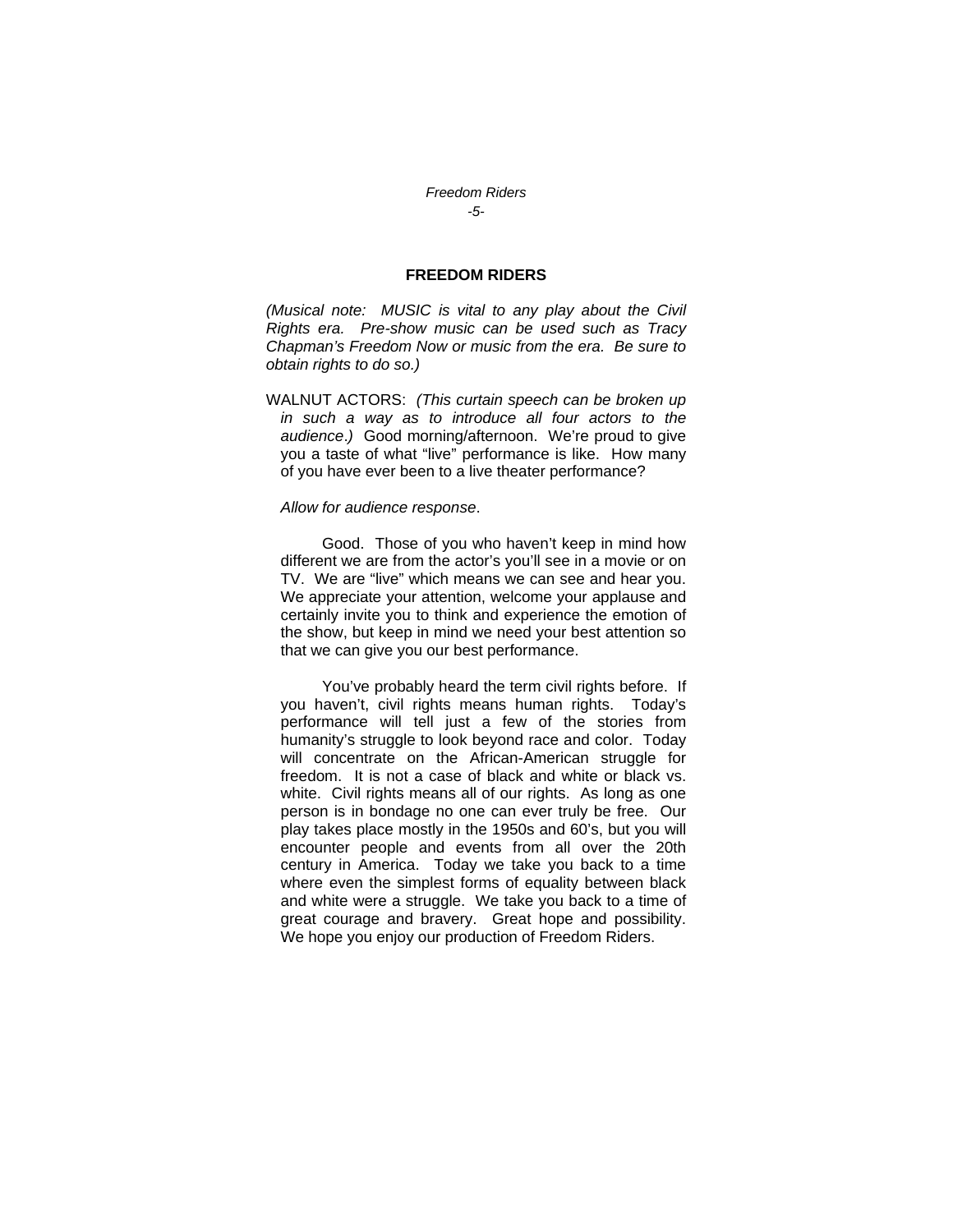#### *Freedom Riders -6-*

*(CURTAIN. A single ACTOR walks across the stage. He begins to sing a Tracy Chapman song softly as he glances out to the audience. He sings furtively as if afraid someone will catch him singing the words.)* 

ACTOR: Let us all be free, free, free, free. Everybody sing we're free, free, free, free!

*(HE exits. Enter two ACTORS enter obviously frustrated with each other.)* 

TIFFANY: You want me to do what?

JENNIFER: I want you to come with us to Alabama.

- TIFFANY: You want me, a black woman from Massachusetts, to get on a bus with a white girl from the suburbs like yourself and take a ride into Alabama in 1961?
- JENNIFER: Yes. We have got to join in! Take a stand! We can't sit on the sidelines while our fellow man is faced with such hate and oppression.
- TIFFANY: You sound like a commercial for the Peace Corps! What exactly is the 'stand' we are taking?
- JENNIFER: Twelve of us, black and white, are going to ride a bus down into the south all the way into Alabama and show the world the we are united to end racism and hatred.

TIFFANY: You are going to end racism by riding a bus?

- JENNIFER: It's the symbol we need! It's a Freedom Ride to end hate and ignorance!
- TIFFANY: I can see it now "Everybody hop on the 'Let's End Racism Bus!'" It's not that easy. You're not the one faced with hate and oppression. I am!
- JENNIFER: We are all faced with that hatred! It's the 1960s! Now is the time to show that integration is the future! Black and white should live together! Not this separate, but equal nonsense. We can show the world that desegregation is the only truly fair way to live.
- TIFFANY: I think it's great that you want to get involved, but you really don't know what you are talking about.